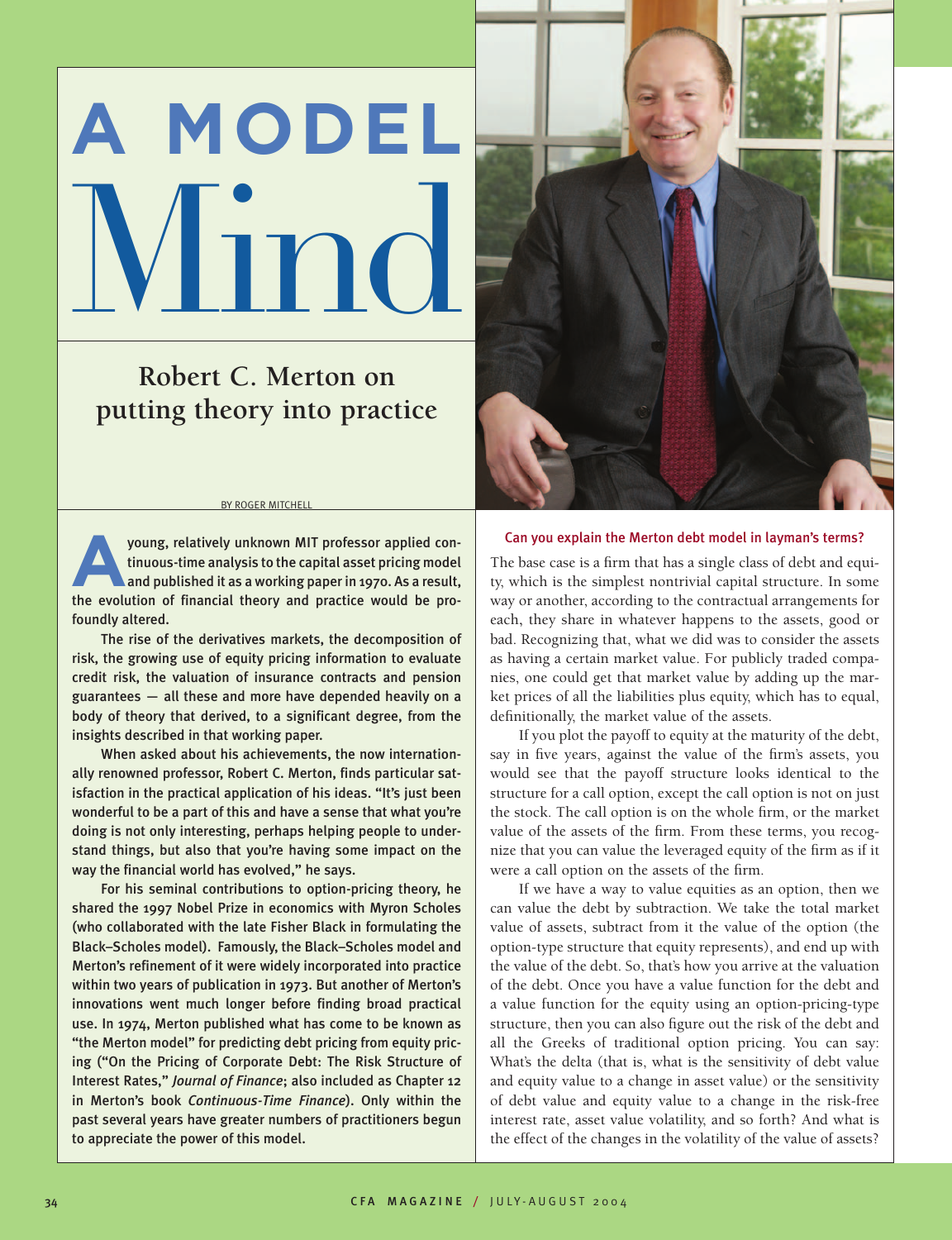So, it's an analogous structure. ("Isomorphic" is the mathematical term — there's an isomorphism between leveraged equity and a call option.) It was really recognizing Modigliani and Miller's observation that the right side of the balance sheet, liabilities plus equity, is always equal to the total assets on the left side of the balance sheet and then recognizing that the payoff structure to equity was just like an option.

#### Why has the Merton model become so important to practitioners? It seems to be central to what many people are trying to do right now.

There are a couple of answers. But first let me say that although it is called "the Merton model," Black and Scholes also applied the option-pricing methodology to the pricing of corporate debt. Furthermore, the versions used today are far more sophisticated than the one I published in 1974 and reflect nearly three decades of fundamental contributions by several researchers, including Brennan, Cox, Duffie, Geske, Jarrow, Kealhofer, Leland, Longstaff, Schaefer, Schwartz, Singleton, Sundaresan, and Vasicek. You can ask the question: What's the history of the relationship between this model developed in academe and its evolution into practice? The original option-pricing model, both Black–Scholes and my papers, came out in 1973 at the same time that the Chicago Board Options Exchange was started. It's well documented that within two years, nearly everyone on the floor of the exchange was using some version of the Black–Scholes model and there was even a specialized calculator sold. In the case of option pricing, the model was very rapidly adopted into practice in a broad way, and it's continued in that fashion for the last 30 years. In contrast, the debt-valuation model really did not get much attention in the practicing community after it was initially out there. There were a number of proprietary trading desks in investment banks and commercial banks who used that kind of model for pricing junk bonds and so forth. Eventually, a firm called KMV — which was in the business of providing advice and assessment, principally to banks but also to anyone who was willing to buy their services on the valuation of risky debt — used this model as the basis for valuing and assessing the risk of, initially, bank loans, which of course is just debt that is not traded, but also applied it to junk bonds.

But absent the proprietary trading desks of financial firms, some hedge funds, and KMV, I am not familiar with widespread use of the model. Sometime around 1999, maybe 2000, several firms, JP Morgan, Goldman Sachs, Deutsche Bank, Credit Suisse First Boston**,** which had been using the model internally for proprietary valuations, attempted to establish a standard for such valuations by publishing a simplified version of their proprietary models. Subsequently, Riskmetrics entered with CreditGrades, and BARRA recently announced its version of the model.

The question one might ask is: Why then? The simple answer, in my view, is "need." The first version of the need was that in this past period a number of companies, such as Xerox, went from being not highly rated but also household names to being junk. Some of the traded Xerox bonds went from a market price of 100 cents on the dollar to 33 cents on the dollar, and not because interest rates rose. You also had Polaroid and, of course, WorldCom and Enron, but a whole host of pretty highly rated bonds very rapidly deteriorated in terms of their value and rating to junk or, in some cases, outright default.

And the traditional models didn't capture these until it was too late. In contrast, the so-called Merton model picked them all up. So, just as a simple practical matter, it was recognized that the other models being used had a flaw in terms of capturing the credit-influencing events that occurred. That was the incentive to stimulate the adoption and use of the model. Of course, KMV was acquired a few years ago by Moody's for more than \$200 million, which is a pretty strong statement of belief in using this kind of model from a major rating agency. The large Japanese ratings agency, R&I, offers an advice service for its clients based on the Merton model.

The other incentive for using this kind of model came from the development of credit derivatives. A model that fundamentally, methodologically evolved out of the original derivatives/option-pricing model would be a very natural type of model to apply to credit derivatives, because, again, it does more than give a price — it also gives a risk structure for understanding how the risk is changing, how you might try to hedge the risk with other instruments.

#### In a sense, is the divide between debt and equity markets almost analogous to the split in physics between quantum mechanics and Newtonian mechanics? Do we need a unified field theory of securities markets?

I think it goes back to the original insight of Modigliani and Miller. Prior to Modigliani and Miller, debt was valued as debt, the firm's debt ratio, and equity was valued at some equity rate, and then the cost of capital of the firm was some blend of the two — one came from one place and one came from another and they came together here. In the limited case when debt is risk-free, that's not too totally unreasonable. However, if one just looks at the firm, when you take all those righthand-side liabilities plus equity instruments, they add up to the assets. So, the value of all those claims is inherently linked to the value of the assets.

The convergence of recognition that debt and equity are actually linked and need to be looked at as a whole is well on its way, and as I mentioned, it's done by many firms now in the context of credit analysis. Also, there are hedge funds that do so-called capital-structure arbitrage, in which they attempt to use these models to buy the underpriced part of a firm's capital structure, be it debt or equity, and sell the overpriced part. To the extent that debt and equity have been looked at completely separately, there might be prospects for making money, but in the process of doing this, of course, you're setting up the mechanism for economic convergence in the sense that debt and equity will be priced off one another and a common pool of knowledge.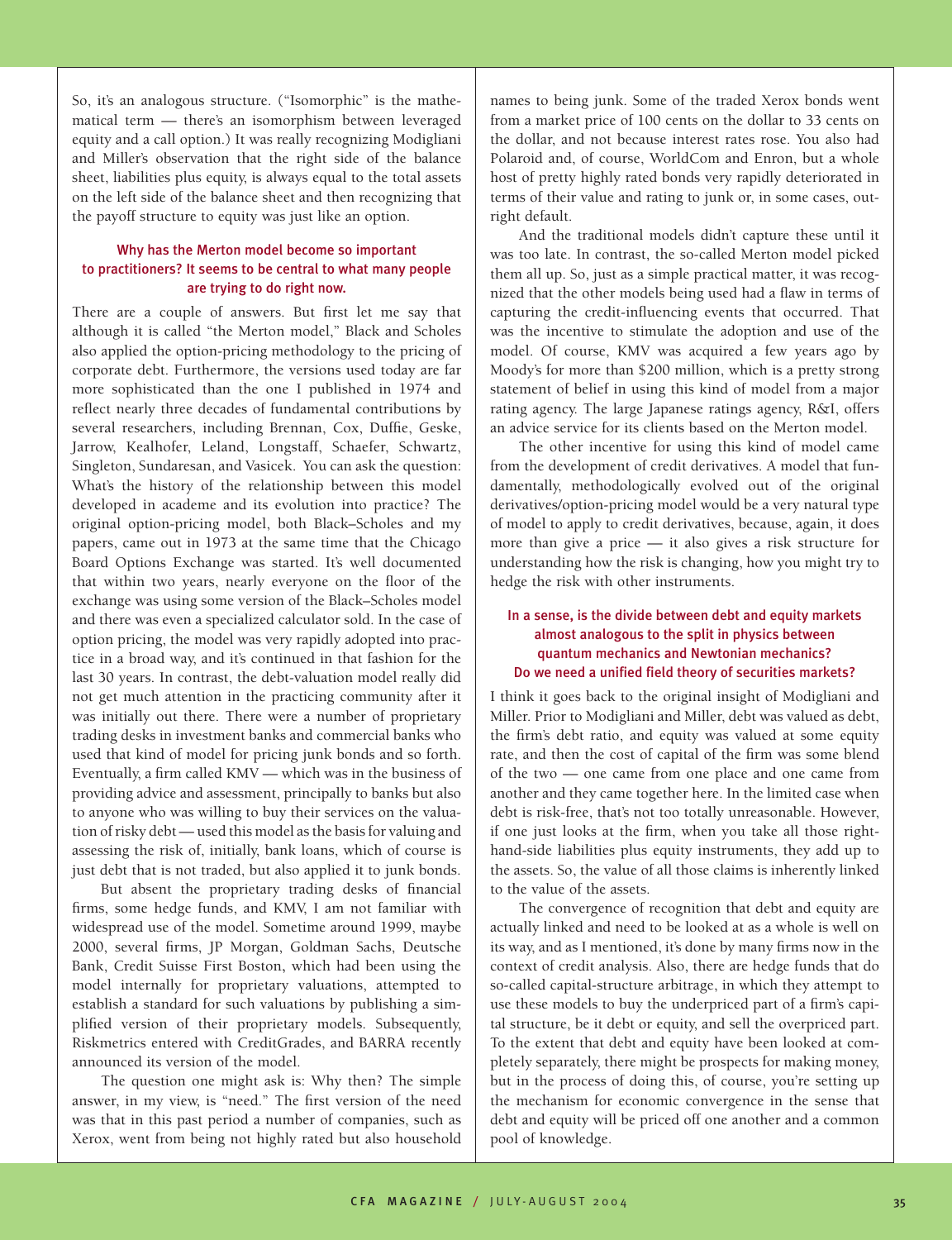Credit derivatives have become a very effective means in the marketplace of transmitting this information because now equity people do look at credit, where the pricing and changes give them information, and credit derivatives people certainly look at what's happening in the stock market. Going back to what I said about Xerox, Polaroid, WorldCom, and so forth, what really happened was the equity markets picked up really quickly that things weren't going so well for those firms and their share price changes reflected that. They didn't know for sure default was going to happen. In the case of Xerox, it has since rebounded; in the case of Polaroid, it didn't; and WorldCom and Enron certainly didn't.

Now, you ask if we need a unified theory for pricing securities. In fact, I wrote a working paper in 1970, "A Dynamic General Equilibrium Model of the Asset Market and Its Application to the Pricing of the Capital Structure of the Firm," [MIT Sloan School of Management Working Paper Series, No. 497-70; also included as Chapter 11 in *Continuous-Time Finance*], which became the basis for three of my published papers [on the intertemporal capital asset pricing model, Merton's version of the option-pricing model, and a theory for pricing term-structure bonds], in which I talked about using this approach not just for debt and equity but more generally as a unified theory for pricing the entire capital structure of the firm.

### Given that theoretical framework, have you been surprised by the persistence of the divide between equity analysis and debt analysis at the investment firm level?

I've always been involved in practice as I have been in research and academia. My research has been helped by my experience in practice and vice versa. From that experience, I've come to recognize that the speed at which ideas are adapted and change takes place varies considerably. As I indicated earlier, one of the factors is "need." It's not a matter of practitioners not having good insights, but instead they have to look at the

most important things on their list to act on because they don't have the luxury of considering everything. Things don't get up high enough on the list unless there's a material need.

So, I'm not surprised by that. Also, with organizations, they are geared to looking at data and looking at things in a way that is not easily adaptable to this unified approach. It will change; it is changing. It's much more rapid now because competition forces that.

I'd even go further to say an area that is not being, as far as I know, done at all but that actually I think should be done — and I'm trying to see if I can help to do it on my practitioner side at IFL [Integrated Finance Ltd.]  $-$  is to have corporations and other issuers begin to

think in terms of understanding what they're issuing (whether it be straight debt, convertibles, and so forth), understanding what they're giving up, understanding the value of what they're giving up, understanding how it might apply to the risk of their own equityholders and the firm as a whole.

And I haven't seen that. I've seen analysts, banks, and even rating agencies doing it, but it hasn't happened yet with corporations and I think it's going to be a while. Even within the rating agencies, if you look at the models that they tend to use to do ratings, probably the ones that are closest to using versions of this kind of model would be those that rate special-purpose structures, CDOs [collateralized debt obligations] and things like that. The traditional parts of the rating agencies rate corporations, and I think they still are pretty far behind on doing this.

But it's going to come, it is coming, and one just has to be reasonably patient. And the other side of it is if one finds delay frustrating at one level, it also creates opportunities at another. One could make their mark by bringing this marketproven technology into this area perhaps ahead of some of the other firms.

#### What is your view of the rise of the credit derivatives market over the past decade, a market that depends heavily on a body of theory you helped create?

The rise is again a manifestation of what's been going on for the last three decades — namely, that you have a decomposition of risk characteristics of assets and specialization. If you think of what a piece of debt is, one way to understand it is this: Take a risky piece of debt (by risky debt, I mean not risk in terms of interest rate but risk in terms of default). Attach to that risky debt a full-faith-and-credit US government guarantee of the debt. What do you end up with? Risk-free debt.

So, therefore, risky debt with a highly rated guarantee is the same as risk-free debt. What's risky debt? Risky debt is like having risk-free debt minus a guarantee. So, everyone who

**The convergence " of recognition that debt and equity are actually linked and need to be looked at as a whole is well on its way. "**

buys debt, other than risk-free debt, is really performing two functions they're lending money in the strict sense of lending money, time-value money, but they're also writing a guarantee. And what's the guarantee? The guarantee really is an asset guarantee. The need to pay off on the guarantee of the debt in case the assets are insufficient in value is really an asset guarantee. It's like a put on the assets.

So, structurally, every piece of debt that's bought really has two components. One component is risk-free, time-value lending, and the other component is a put option on the assets of the underlying credit of the debtor. Those are both honorable businesses, but they really are quite different. And credit derivatives